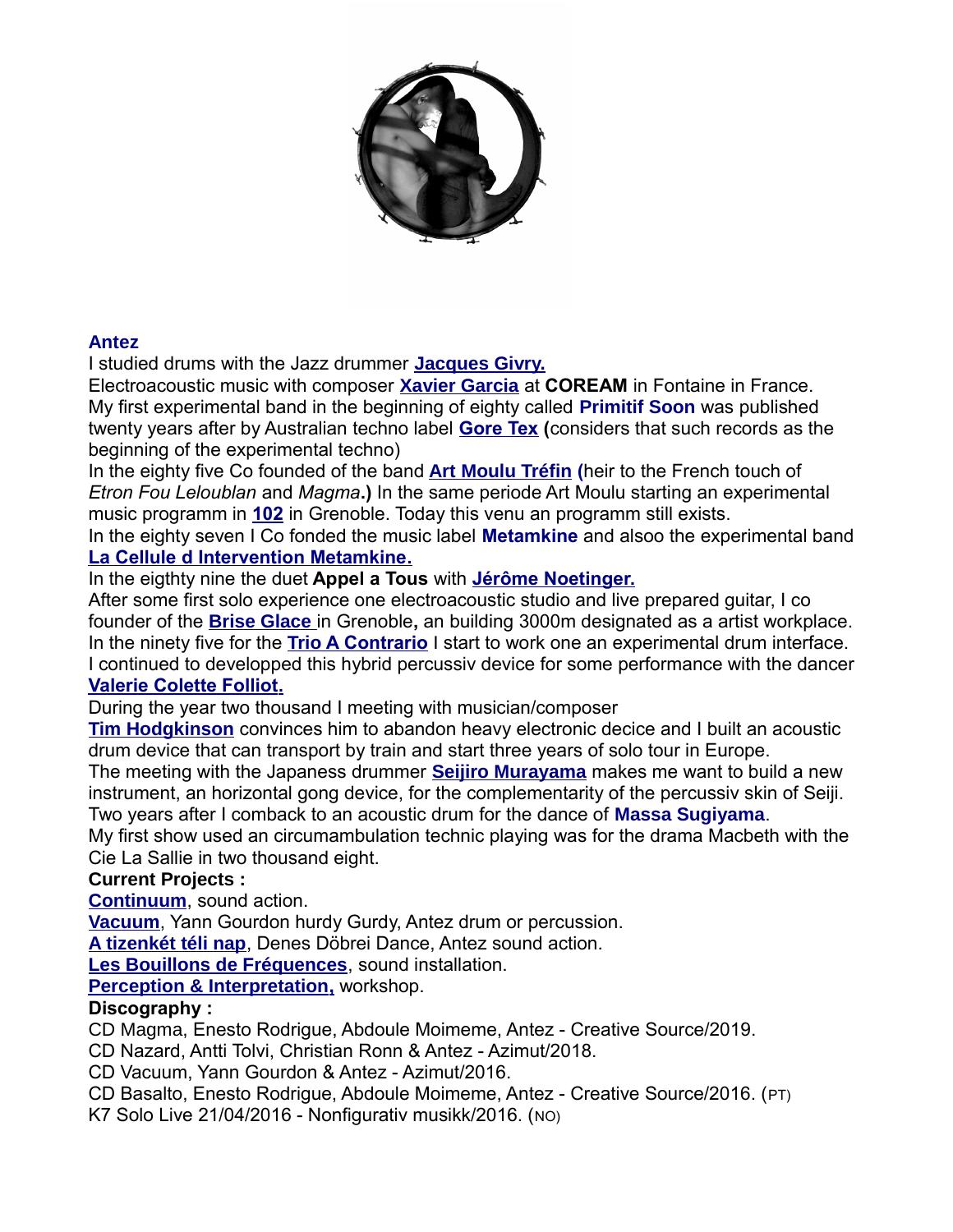K7 France live 12/07/2014 - Tomaturj/2014. (FR) CDx2 Compilation Anniversary Phonophon - Phonophon/2014. (DE) CD "Etat du jour" Antez Live Leipzig, Azimut/2014. CD "Malasana" Miguel A. Garcia, Mathieu Calleja, Artur Vidal & Antez - obs/2012. (RU) CD Joris Rühl & Antez - obs.RU - Azimut/2012. CD "Continuum" Antez - Azimut/2010. CDR "Stop Ventilo" Antez & Fabrice Césario - Azimut/2005. CDR Antez & Seiji - Azimut/2003. CD "Pour" Antez - Azimut/2002. LP Primitif Soon - Core-tex Labs/2000. (AUS) K7 "Flip Drum" Antez - Azimut/2000. (FR) K7x2 Drôle de musique" - AC/98. K7x2 "Fausse route"AC/95. LP Appel à Tous "Andy choise" - Ami/89. (FR) K7 Bloc - Bloc/86. LP Art Moulu Trefin - 12 pour 1 - Ayaa/87. (FR) LP Art Moulu Tréfin - ReRecord Quarterly Recommended/86. (UK) K7 Art Moulu - AMT/1985. K7 Primitif Soon - PS/1983. **Award :** Nominated " [Logos Award "](https://www.logosfoundation.org/logosawards.html) for the best concert 2012 at Logos Foundation at Gent. Winner of [Belluard Bollwerk International contest 2002,](https://belluard.ch/fr/archives) "La Zone de Pression" at Freiburg. "Sound of Brave Old New World" Selection of price Marcel Duchamp 2011. Samuel Rousseau, conception, Antez, sound. **Live Music for theater :** 2010 "La Migration des Escargots" Cie Ile Désirée. (RCI), Théâre de Création, Grenoble. 2009 "Toute une vie dans un caddie" Cie Ile Désirée (RCI), Théâtre 145, Grenoble. 2007, 2008, 2009 "Macbeth" Cie La Sallie (FR) Creation residencys and tour for nationals scenes. **Live Music for Dance :** 2019 for Marianela Leon Ruiz creation at Unicool Residence, Poschiavo. 2017 "La Neomjdejar " Cie Baba de Plata (ES). 2002 "Pour" "Face" Massa Sugiyama. 2000 " Froissement croisés" Valerie Colette Folliot, Elsa Rio. **Music for Films :** 2021 "Floting Islands" Nicolas Humbert. 2013 "Yâd" Olivier Fouchard, Nahine Rouhi. **Electroacoustic Music :** 2002 "Terre de Ciel" 1988 "Mesure au Fur" **Collaborations with the Musicians :** Yann Gourdon, Ernesto Rodrigues, Abdoul Moi Même, Gero Koening, Joris Rûhl, Miguel A Garcia, Christian Rønn, Antonio Bertoni, Dincise, Cyril Bondy, Thomas Gouband, Ramiro Musotto, Sebastien Branche, Dario Fariello, Jaka Berger, Steve Hubback, Gustavo Costa, Antti Tolvi, Domnic Lash, Carl Ludwig Hübsch, Boyan Avramov, Emilie Lesbros, Luca Santini,

trumpet, Federico Robol, Massimo Valentinotti, Bertille Puissat, David Chiesa, Laurent Rodriguez, Fabrice cezario ...

### **Workshop :**

"Perception & Interprétation" : 20/08/2020 for Outsideininside at Stalt Wehlen. 15/02/2020 at Centro Integral de Musicoterapia/Caceres - 31/01/2020 at Barhaus/Braga - 28/05/2019 at The